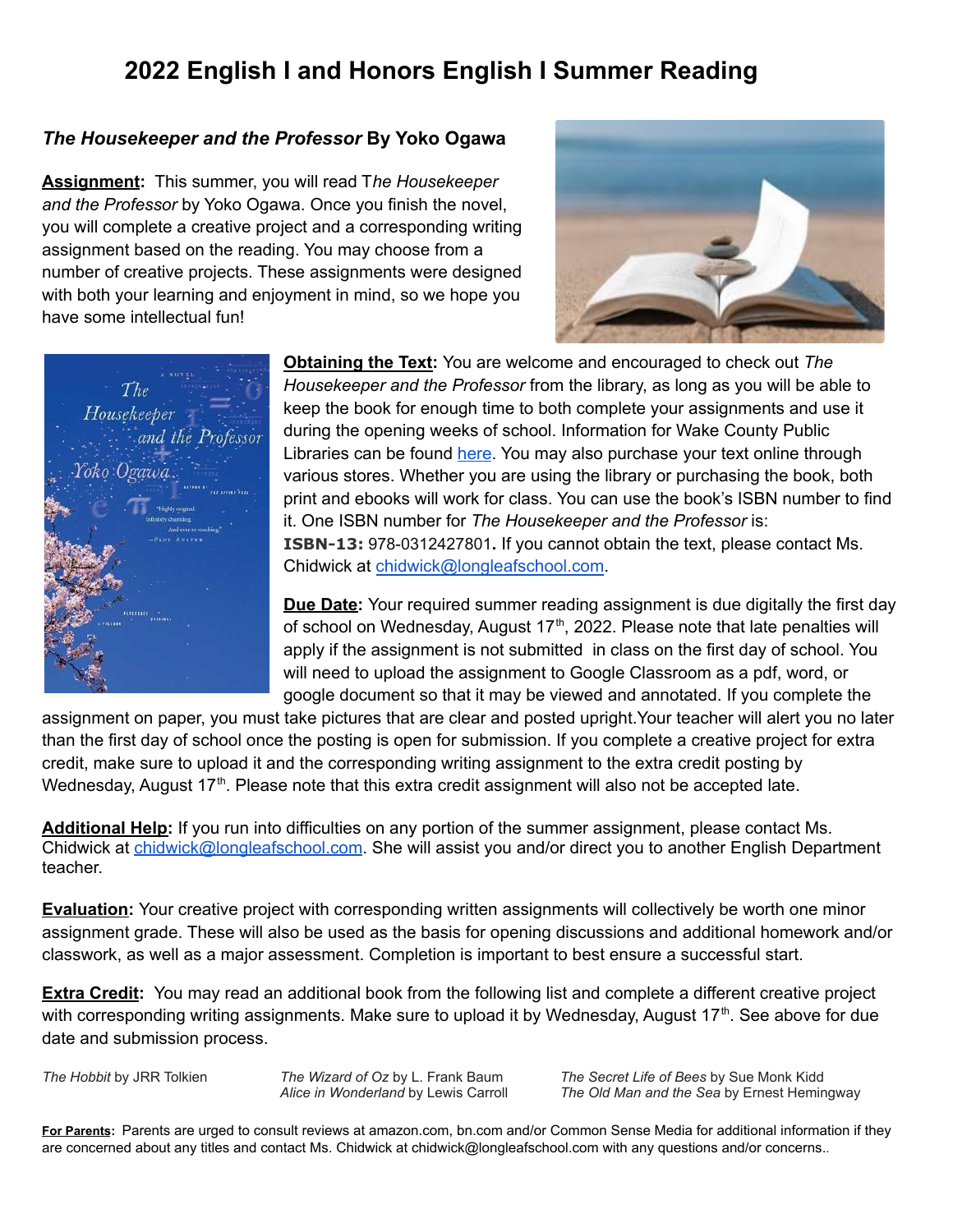# **Book Trailer**

Watch several trailers for movies (or books) on YouTube. Then, use clips from movies, images, sound bites, and music to create a trailer for your book. It should indicate a central **theme,** introduce the **main characters**, and give a general sense of the primary **conflict** of the book, as well as provide the **title** and **author**. It should also hook your viewers and make them want to read your book. It should be **2 - 3 minutes** long. Here is an example using film clips for Maggie [Stiefvater'](https://www.youtube.com/watch?v=Z-dYJisxFxM)s *The [Raven](https://www.youtube.com/watch?v=Z-dYJisxFxM) Boys* [<https://www.youtube.com/watch?v=Z](http://www.youtube.com/watch?v=Z) -dYJisxFxM>, and an example using animation for Sarah Rees Brennan's *The [Demon's](https://www.youtube.com/watch?v=UwDj_yK4_5U) Lexicon* [<https://www.youtube.com/watch?v=UwDj\\_](http://www.youtube.com/watch?v=UwDj_yK4_5U)yK4\_5U>, and, finally, an example with a voiceover from Amanda Food's *Ace of [Spades](https://www.youtube.com/watch?v=xnDV9SqtrqQ&feature=youtu.be)*

[<https://www.youtube.com/watch?v=xnDV9SqtrqQ&feature=youtu.be>.](http://www.youtube.com/watch?v=xnDV9SqtrqQ&feature=youtu.be) There are many more examples on YouTube.

In addition to your book trailer, complete the following prompts:

- Examine your choice of clips to create your book trailer. Then compose a one to two paragraph written response explaining your reasoning for choosing each clip and use specific examples from the trailer and text to support your points.
- Write out five excerpts from the novel, which you believe are the most important to examine for class discussion and the most likely to be useful for a major assessment on the main characters' journeys. Note: You must identify the page # of each excerpt.

### **Newspaper Front Page**

Create the **front page of a newspaper** for your book, written from the perspective of people in the world of your book. It should include at least **one major headline**, at least **one minor headline**, at least **one side column** (Technology? Arts? Entertainment?), **images**, and **appropriate newspaper formatting**. Columns should be written in **journalistic style**. See these [examples](https://static.thisisinsider.com/image/5838814470296623008b49fd) from *[Fantastic](https://static.thisisinsider.com/image/5838814470296623008b49fd) Beasts and Where to Find Them*:

<https://static.thisisinsider.com/image/5838814470296623008b49fd>.

### In addition to your front page, complete the following prompts:

- Examine why you chose the scene/scenes from the book that you used as a basis for your articles. Compose a written response explaining your reasoning for choosing each scene/scenes and use specific examples from the front page and text to support your points.
- Write out five excerpts from the novel, which you believe are the most important to examine for class discussion and the most likely to be useful for a major assessment on the main characters' journeys. Note: You must identify the page # of each excerpt.

### **Book Cover**

Design a **cover** for your book that **reflects your reading experience** and **reflects the subject matter and plot of the book**. Your cover should be **detailed**, have a **fully shaded** or colored **background**,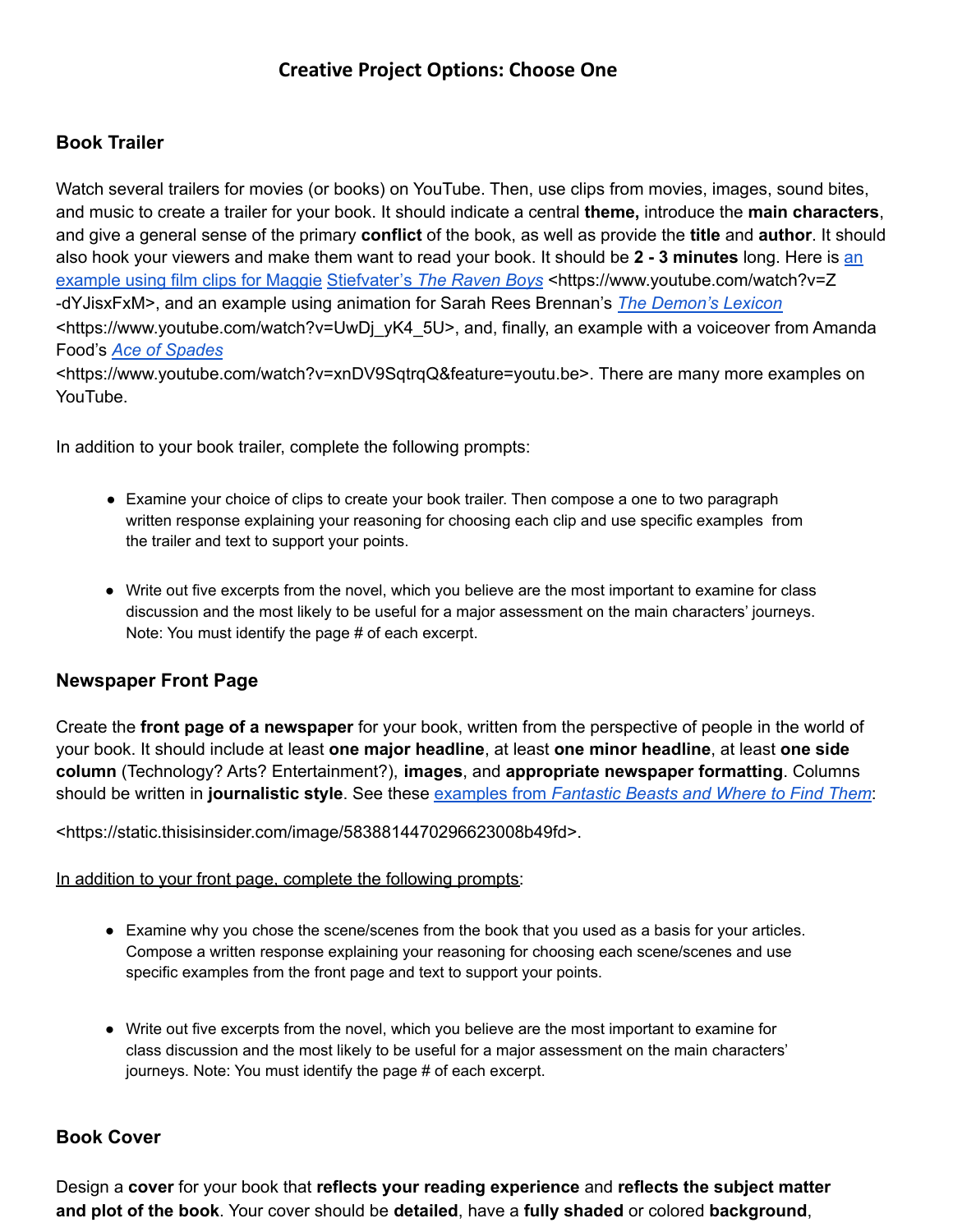and engage potential readers; it can be designed digitally, but should be turned in physically. You must include the title and author, and the lettering should be part of the design choices you make. For a good example of a **thematically appropriate** book cover, check out these links: Audrey [Niffenegger's](https://reviews.libraryjournal.com/wp-content/uploads/2011/11/janeaustencovers-300x187.jpg) covers for Jane Austen's *[Persuasion](https://reviews.libraryjournal.com/wp-content/uploads/2011/11/janeaustencovers-300x187.jpg)* and *[Sense](https://reviews.libraryjournal.com/wp-content/uploads/2011/11/janeaustencovers-300x187.jpg) and [Sensibility](https://reviews.libraryjournal.com/wp-content/uploads/2011/11/janeaustencovers-300x187.jpg)*

- <https://reviews.libraryjournal.com/wp-content/uploads/2011/11/janeaustencovers-300x18 7.jpg> and these [covers](http://hamiltoncs.org/lit220/wp-content/uploads/2017/01/tumblr_nbtgglXB7k1svslr6o1_500.png) of *[Romeo](https://i.pinimg.com/736x/33/aa/66/33aa6688f6dda351ae3875066581c688--romeo-and-juliet-cover-books.jpg) and Juliet*.
- <[http://hamiltoncs.org/lit220/wp-content/uploads/2017/01/tumblr\\_nbtgglXB7k1svslr6o1\\_5](http://hamiltoncs.org/lit220/wp-content/uploads/2017/01/tumblr_nbtgglXB7k1svslr6o1_500.png) [00.png>](http://hamiltoncs.org/lit220/wp-content/uploads/2017/01/tumblr_nbtgglXB7k1svslr6o1_500.png)
- <[https://i.pinimg.com/736x/33/aa/66/33aa6688f6dda351ae3875066581c688--romeo-and-j](https://i.pinimg.com/736x/33/aa/66/33aa6688f6dda351ae3875066581c688--romeo-and-juliet-co) [uliet-co](https://i.pinimg.com/736x/33/aa/66/33aa6688f6dda351ae3875066581c688--romeo-and-juliet-co) ver-books.jpg>

### In addition to your book cover, complete the following prompts:

- Analyze how the specific choices you made for your book cover reflect the plot, characters an or central theme of the book. Compose a one to two paragraph written response explaining the reasoning behind your choices and use specific examples from the book cover and the text to support your points.
- Write out five excerpts from the novel, which you believe are the most important to examine for class discussion and the most likely to be useful for a major assessment on the main characters' journeys. Note: You must identify the page # of each excerpt.

# **Screenplay Adaptation**

Adapt an excerpt from your book—a key moment, scene, or chapter—into a **3 - 4 page screenplay for a film**. For guidance on screenplay formatting, follow the instructions here: <https://screencraft.org/2015/05/07/elements-of-screenplay-formatting/>. The moment, scene, or passage should be one that helps us better understand a major **character** or **theme** of the book.

Think about movie adaptations of books you may have seen—sometimes, they change around minor and even major details. You can change things, too…but only to *better* communicate the character or theme that this scene helps us understand. You may use dialogue from the text, and you may adapt lines from the book as voiceover narration, but you should adapt it for your medium: think about how scenes, lines, and details would work differently in a movie than in a book.

### In addition to your screenplay, complete the following prompts:

- Examine your excerpt choice and examine changes you made for your adaptation, analyzing why you think they help the viewer better understand the character or theme. Then compose a one to two paragraph written response explaining the reasoning behind your choices and use specific examples from your screenplay and the text to support your points.
- Write out five excerpts from the novel, which you believe are the most important to examine for class discussion and the most likely to be useful for a major assessment on the main characters' journeys. Note: You must identify the page # of each excerpt.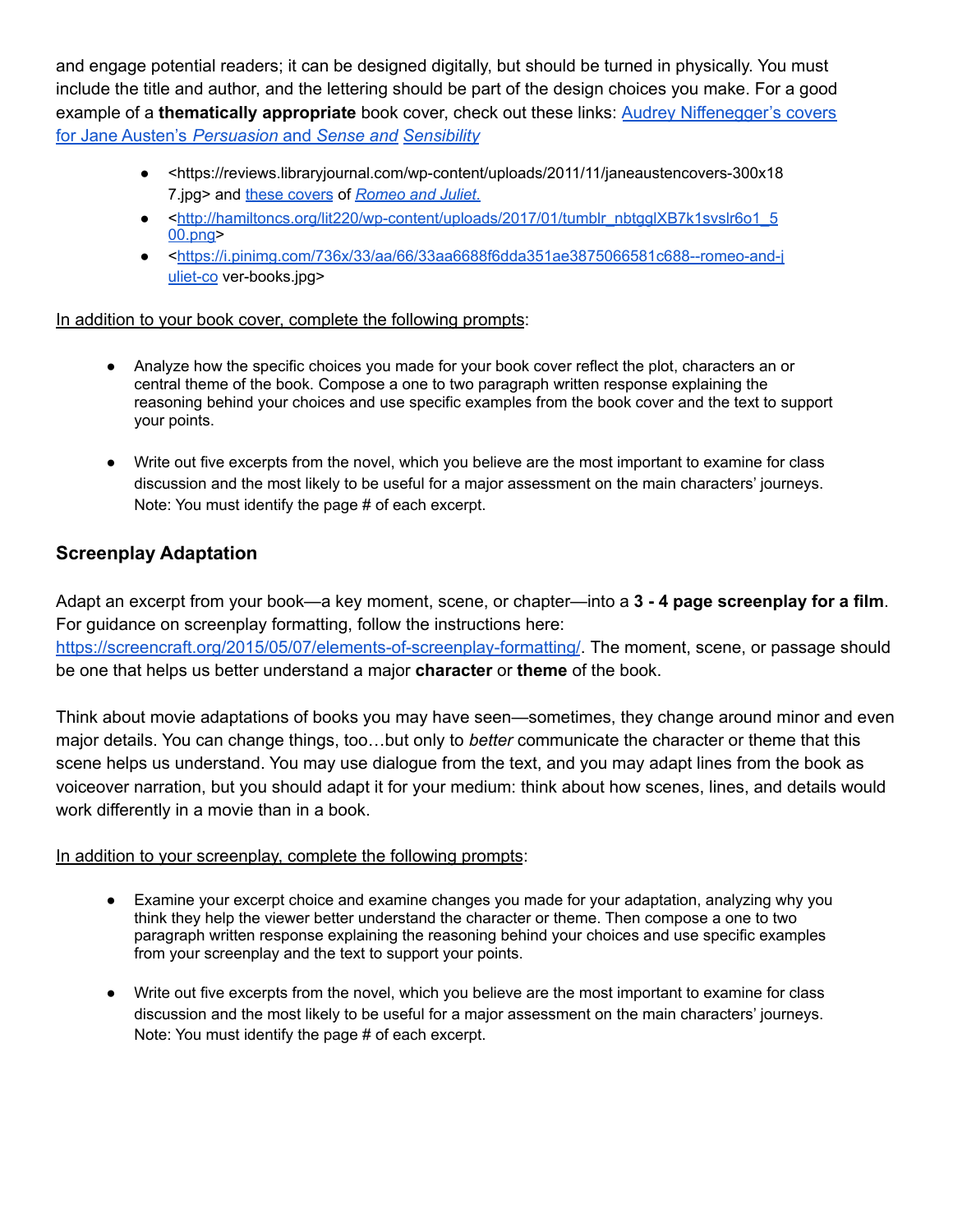# **Group Chat Translation**

Choose **one central relationship** from the book, involving at least three characters. Then "translate" the story of this relationship into a **text message group chat**. Consider how your translation can communicate important details about the **plot, characters** and a **central theme** through text messages alone. More importantly, think about the different ways each character would speak through texts. Would they use proper punctuation and spelling? Would they say "lol" a lot?

You may use emoji, images, and common text-speak acronyms, as the group chat will not be graded for proper grammar and punctuation. (We want to see how these characters would *really* text.) There should be at least 100 words of text in your group chat, and it should be clear that you've put serious and sustained effort into it and that you've understood the original book.

Your group chat may be turned in on paper or digitally. While it is not required, you may use the online tool at <http://www.ios8text.com/> to visually recreate a text chain on an iPhone.

In addition to your group chat translation, complete the following prompts:

- Examine why you chose your scene for this group chat translation and examine the choices you made in your group translation to convey the characters and theme, analyzing why you think they help the reader understand the character or theme. Then compose a one to two paragraph written response explaining the reasoning behind your choices and use specific examples from your chat and the text to support your points.
- Write out five excerpts from the novel, which you believe are the most important to examine for class discussion and the most likely to be useful for a major assessment on the main characters' journeys. Note: You must identify the page # of each excerpt.

# **Playlist/Soundtrack**

For this project, use your **knowledge of music** to illustrate your understanding of the text. Once you have finished reading your book, create the ideal playlist or soundtrack for the text. Choose **7 - 8 songs** that **showcase pivotal moments within the text**. For each song, write a paragraph-long explanation explaining your choice of song. This explanation should include one lyric from the song and one quote from the book. Your playlist and justifications can be either on paper or in digital format.

In addition to your playlist/soundtrack, complete the following questions/prompts:

- Examine the song choices on your playlist. For each, compose one paragraph analyzing the choice, analyzing how it corresponds to the text with regard to character, setting, mood, tone, and/or theme. Make sure to Use specific evidence from both the song and text to support your reasoning.
- Write out five excerpts from the novel, which you believe are the most important to examine for class discussion and the most likely to be useful for a major assessment on the main characters' journeys. Note: You must identify the page # of each excerpt.